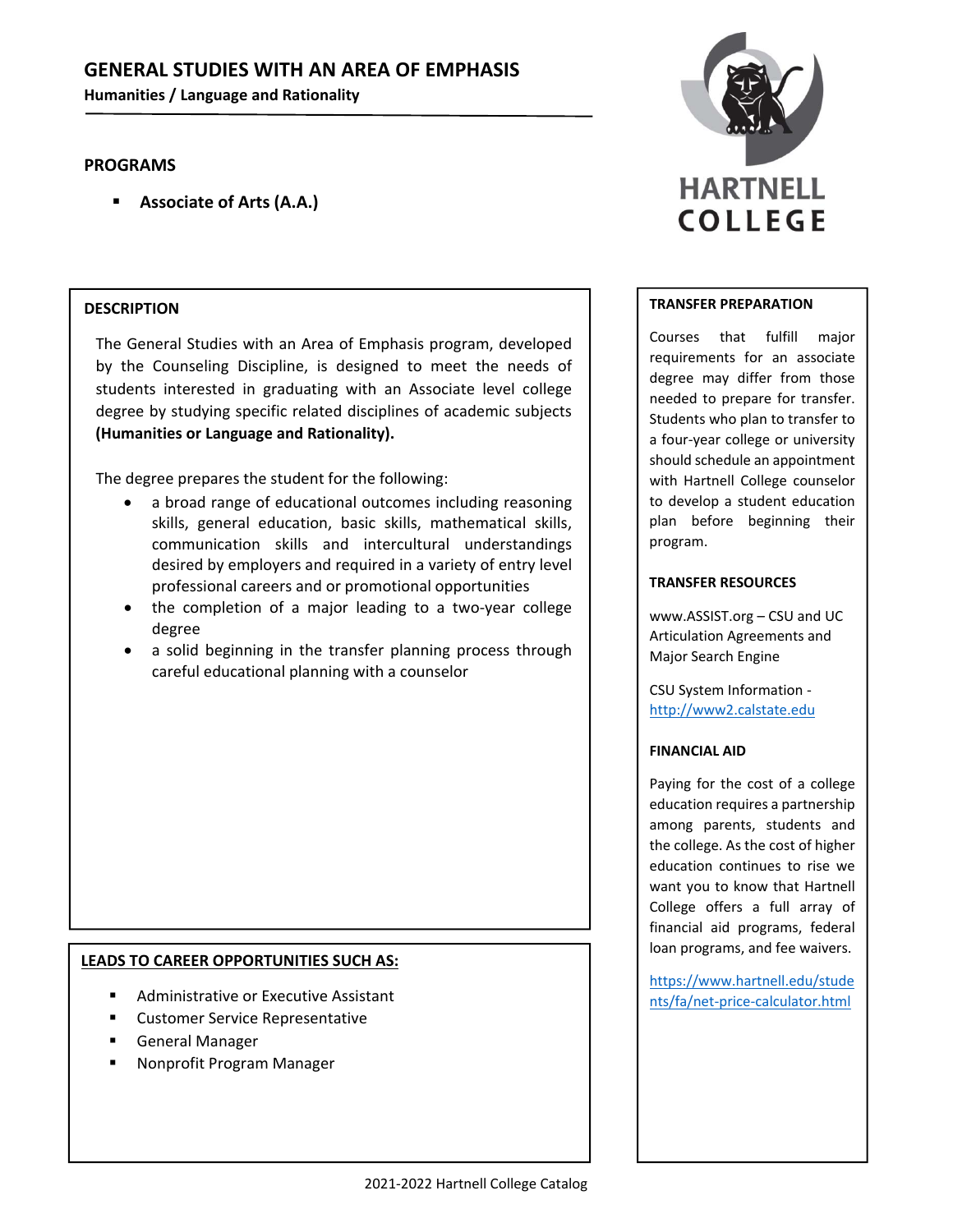# **GENERAL STUDIES WITH AN AREA OF EMPHASIS**

**Humanities / Language and Rationality**

# **ASSOCIATE OF ARTS**

**Program Outcomes**: Upon successful completion of this program a student will be able to:

- **F** read, write, speak and verbally comprehend at a college level.
- define information needs, access information efficiently and effectively, evaluate information critically, and use information ethically.
- use quantitative and logical reasoning to analyze information evaluate ideas and solve problems.
- **understand and respect the cultural, economic, social, political, biological and interdependence** of global life.
- **EXT** acquire an appreciation in and involvement in the creation or performance of the work of fine arts/music culture.

### **CHOOSE A SINGLE AREA OF EMPHASIS: Complete 18 units in one of the areas of emphasis listed below:**

### **Humanities**

**Language and Rationality**

| <b>Areas of Emphasis: Humanities (AA.GSH)</b>                                                                                                                                                                                                                                                                                                                                                                |                                                                                                    |
|--------------------------------------------------------------------------------------------------------------------------------------------------------------------------------------------------------------------------------------------------------------------------------------------------------------------------------------------------------------------------------------------------------------|----------------------------------------------------------------------------------------------------|
| Courses in the humanities are those that study the cultural activities and artistic expressions of human beings.<br>Students will develop an awareness of the ways in which people throughout the ages and in different cultures have responded to<br>themselves and the world around them in artistic and cultural creations and develop aesthetic understanding and an ability to make<br>value judgments. |                                                                                                    |
| For the 18 units required, select courses from at least two disciplines; from one of the disciplines select at least two courses.<br>Students can double count General Education courses with the area of emphasis.                                                                                                                                                                                          |                                                                                                    |
| <b>REQUIRED MAJOR COURSES</b>                                                                                                                                                                                                                                                                                                                                                                                |                                                                                                    |
|                                                                                                                                                                                                                                                                                                                                                                                                              | <b>American Sign Language: ASL 1, 2, 3</b>                                                         |
|                                                                                                                                                                                                                                                                                                                                                                                                              | Anthropology: ANT 2, 20                                                                            |
|                                                                                                                                                                                                                                                                                                                                                                                                              | Art: ART 1A, 1B, 3, 10, 12A, 15A, 15B, 19, 70, 72, 80                                              |
|                                                                                                                                                                                                                                                                                                                                                                                                              | English: ENG 1B, 17, 22, 24, 26, 31, 32, 33, 41, 44A, 44B, 46A, 46B, 47A, 47B                      |
|                                                                                                                                                                                                                                                                                                                                                                                                              | Ethnic Studies: ETH 6, 7, 12                                                                       |
|                                                                                                                                                                                                                                                                                                                                                                                                              | History: HIS 40, 47, 55                                                                            |
|                                                                                                                                                                                                                                                                                                                                                                                                              | Music: MUS 1A, 2, 5, 6, 7, 8, 20, 21, 23.1, 23.2, 23.3, 23.4, 23.5, 25, 26, 42, 43, 46, 47, 48, 49 |
|                                                                                                                                                                                                                                                                                                                                                                                                              | Philosophy: PHL 2, 10                                                                              |
|                                                                                                                                                                                                                                                                                                                                                                                                              | Photography: PHO 1, 2, 4                                                                           |
|                                                                                                                                                                                                                                                                                                                                                                                                              | <b>Spanish:</b> SPA 1, 1S, 1X, 2, 2S, 2X, 3, 3S, 4, 4S                                             |
|                                                                                                                                                                                                                                                                                                                                                                                                              | Theatre and Cinema: TAC 1, 2, 3, 7, 20, 21, 23, 24, 25, 26, 29, 40, 50, 53                         |